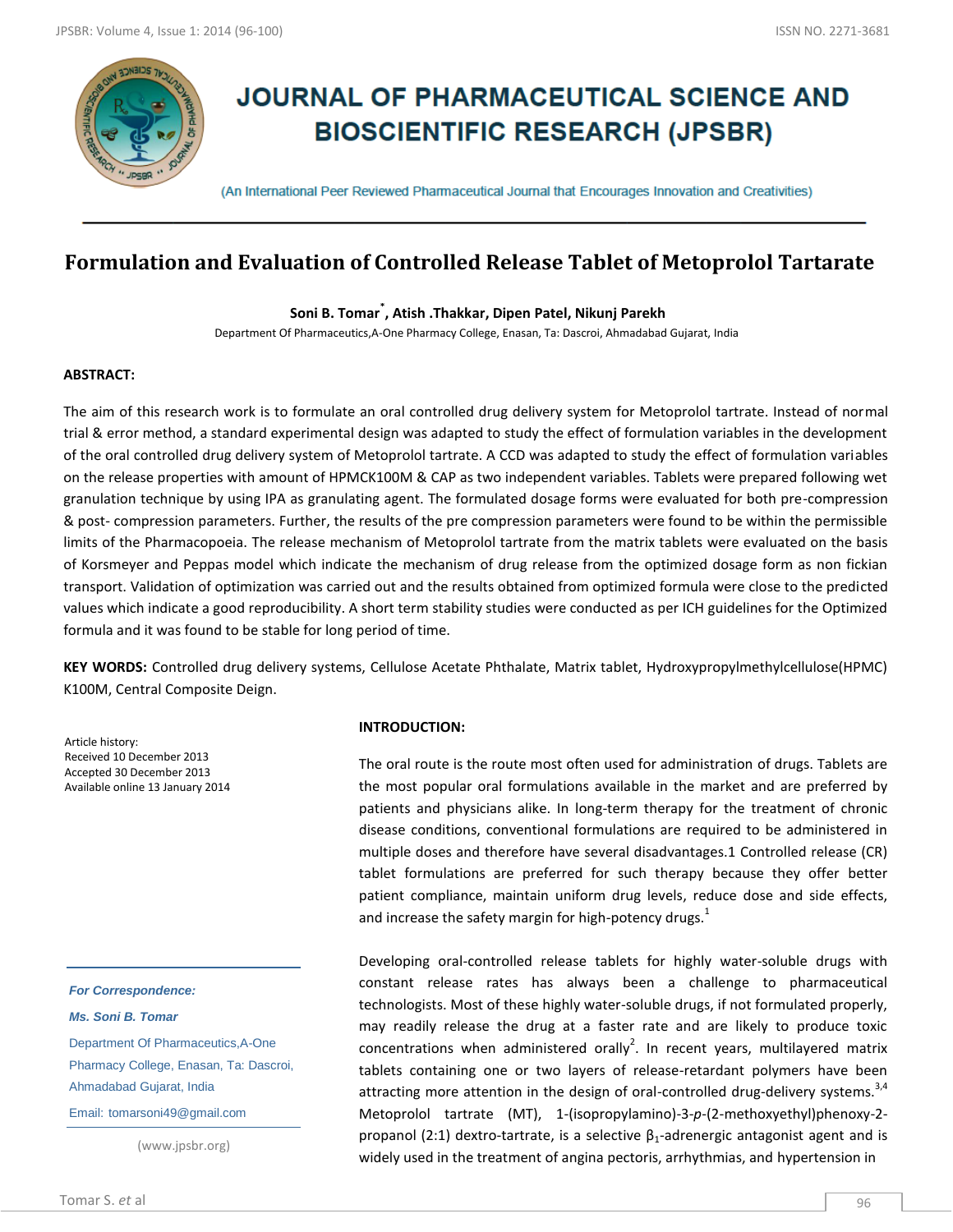doses of 100 to 450 mg daily<sup>5</sup>. In the literature, different types of controlled-release formulations such as matrix tablets.<sup>6</sup> porous tablets<sup>7,</sup> mini-matrices produced by hot-melt extrusion  $\frac{8}{7}$ , sustained-release granules  $\frac{9}{7}$ , buccal and transdermal applications  $10, 11$ , multiple emulsions  $12$ , iontophoretic application  $13$ , and electrolyte -induced peripheral stiffening matrix systems  $14$  have been developed to improve the clinical efficacy of metoprolol tartrate.

#### **MATERIALS AND METHOD**

#### **Materials and reagents**

Metoprolol tartrate was obtained as gift sample from Torrent pharma Ltd. HPMC and CAP was gift sample from Eros pharma Pvt Ltd. All other chemicals and reagents used were of pharmaceutical or analytical grade.

#### **Method**

Matrix tablets were prepared by wet granulation method. The composition of various formulations is given in Table 1.CAP, Lactose, and HPMC K100M were mixed in a polybag, andthe mixture was passed through mesh (No. 40). Granulation was done using a solution of PVP K90 in sufficient isopropyl alcohol. The wet mass was passed through mesh No 8.The wet granules were air dried. The granules were then sized by mesh No. 16 and mixed with aerosil and talc. Tablets were compressed at 500 mg weight on rotary tableting machine with oval-shaped punches.

**Table 1** Formulation Batch(F1-F6)

| <b>Formulation</b>  | F <sub>1</sub> | F <sub>2</sub> | F <sub>3</sub> | F4  | F <sub>5</sub> | F6     |
|---------------------|----------------|----------------|----------------|-----|----------------|--------|
| Code                |                |                |                |     |                |        |
| <b>Metoprolol</b>   | 200            | 200            | 200            | 200 | 200            | 200    |
| tartrate            |                |                |                |     |                |        |
| <b>HPMCK100M</b>    | 75             | 150            | 75             | 150 | 59.47          | 165.53 |
| <b>CAP</b>          | 75             | 75             | 100            | 100 | 87.50          | 87.50  |
| <b>PVP</b>          | 25             | 25             | 25             | 25  | 25             | 25     |
| Aerosil             | 10             | 10             | 10             | 10  | 10             | 10     |
| Mg stearate         | 5              | 5              | 5              | 5   | 5              | 5      |
| Talc                | 2.5            | 2.5            | 2.5            | 2.5 | 2.5            | 2.5    |
| Lactose             | 107.5          | 32.5           | 82.5           | 7.5 | 110.53         | 4.47   |
| <b>Total Weight</b> | 500            | 500            | 500            | 500 | 500            | 500    |

#### **Physical Tests of Tablets**

All of the formulations were evaluated for hardness, diameter/thickness ratio, drug content uniformity, friability, and weight variation <sup>15,16</sup>. Tablet diameter and thickness were measured by a micrometer, whereas hardness was evaluated by a hardness tester (Monsanto Type). Diameter/thickness ratio was also calculated.

.

**Table 2** Formulation Batch (F7-F11)

| <b>Formulation</b>                                                                             | F7     | F8      | F9     | F <sub>10</sub> | F11    |  |  |
|------------------------------------------------------------------------------------------------|--------|---------|--------|-----------------|--------|--|--|
| Code                                                                                           |        |         |        |                 |        |  |  |
| <b>Metoprolol</b>                                                                              | 200    | 200     | 200    | 200             | 200    |  |  |
| tartrate                                                                                       |        |         |        |                 |        |  |  |
| <b>HPMC K100M</b>                                                                              | 112.50 | 112.50  | 112.50 | 87.50           | 68.85  |  |  |
| <b>CAP</b>                                                                                     | 69.82  | 105.18  | 87.50  | 112.50          | 110.47 |  |  |
| <b>PVP</b>                                                                                     | 25     | 25      | 25     | 25              | 25     |  |  |
| Aerosil                                                                                        | 10     | 10      | 10     | 10              | 10     |  |  |
| Mg stearate                                                                                    | 5      | 5       | 5      | 5               | 5      |  |  |
| <b>Talc</b>                                                                                    | 2.5    | $2.5\,$ | 2.5    | 2.5             | 2.5    |  |  |
| Lactose                                                                                        | 75.18  | 39.82   | 57.5   | 57.5            | 75.18  |  |  |
| <b>Total Weight</b>                                                                            | 500    | 500     | 500    | 500             | 500    |  |  |
| * HPMC indicates hydroxypropylmethylcellulose ;quantity Sufficient; PVP, polyvinylpyrrolidone. |        |         |        |                 |        |  |  |

CAP, cellulose acetate phthalate.

The friability was determined as the percent weight loss of 10 tablets. Ten tablets were weighed  $(W_1)$  and rotated for 100 revolutions in 4 min in a Roche friabilitor. The tablets were then weighed (*W*2) again and percentage friability (%*F*) calculated with the following equation:

$$
\%F = (W_1 - W_2) \times 100/W_1 \dots \dots \dots \dots 1
$$

#### **Analytical Methods: Drug Content Uniformity Testing**

In the case of drug content uniformity test, tablets were pulverized and then transferred into a 250-ml volumetric flask. The volume was adjusted with pH 7.4 phosphate buffer and then extracted by shaking for 24 h. The mixture was filtered, and the drug was assayed spectrophotometrically at 222 nm (Shimadzu UV-1208)

#### **Dissolution Testing of Tablets**

*In vitro* drug-release studies were performed by using a USP dissolution rate apparatus (apparatus 1, 100 rpm,  $37 \pm 0.5^{\circ}$ C) in pH 0.1N hydrochloric acid buffer (900 ml) for 2 h as the average gastric emptying time. Then, the dissolution medium was replaced with a pH 7.4 phosphate buffer (900 ml), and the experiment continued for another 10 h. The amount of MT released from the tablets at different time intervals was determined spectrophotometrically at 222 nm (Shimadzu UV-1208). Commercial MT SR tablets were also studied for comparison purpose. During the drug-release studies, all formulations were observed for physical integrity. All experiments were done in triplicate.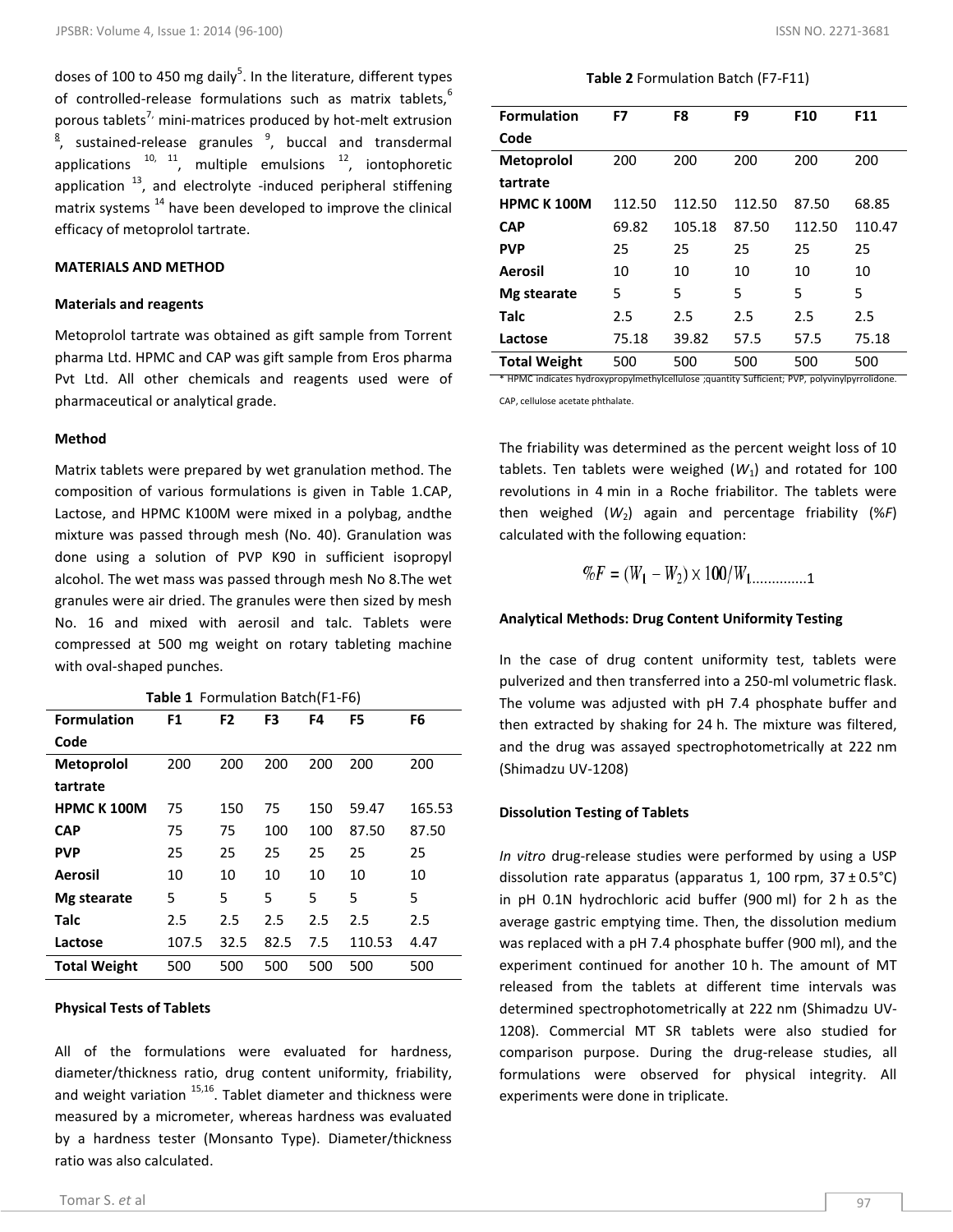

**Figure 1:** IR Spectra of Metoprolol tartrate



**Figure 2:** IR Spectra of drug and excipients mixture (CAP,HPMC,DRUG,Lactose)

#### **Target-Release Profile Generation**

In order to select the ideal dissolution profile obtained from formulations, the appropriate target profile of MT was needed for twice-daily administration. The target release profile of MT was plotted according to drug release by zero-order process using Eqs. 2–4  $\frac{17,18}{17,18}$ .

$$
kr_o = k_d \times C_{\text{max}} \times V_{d \dots}
$$
  

$$
k_d \times t_{1/2} = 0.693 \dots
$$
  

$$
D = kr_o \times h \dots
$$

Where,

*kro*: zero-order release rate constant,  $k_d$ : drug elimination rate constant,

*C*max: peak concentration of drug released,

*V*<sub>d</sub>: apparent volume of distribution,

*t*1/2: plasma half life,

*D*: maintenance dose;

*h* is the total desired time for sustained action in hours.

 $t_{1/2} = 3.2 \pm 0.2$  h  $V_d = 4.2 \pm 0.71/kg$  $C_{\text{max1}} = 99 \pm 53$  ng/ml (extensive metabolization)  $C_{\text{max2}} = 262 \pm 29$  ng/ml (poor metabolization)

#### **Determination of Release Mechanism**

The dissolution data, obtained up to 12 h, were fitted to Peppas equation, and best-fit parameters were calculated in order to determine the release mechanism.

#### **STABILITY STUDY**

Stability is most important aspects for the formulation development. It is important that a person produces the stable product. Stability is also important for the regulatory purpose. As the regulatory agencies around the world have their own product stability guidelines. The stability study is performed to check the physical chemical integrity of the product. For performing the stability study storage condition was determined based on ICH Guidelines.

The selected F9 batch was subjected to stability study. All the tablets were packed in aluminum foil, at the end of every week; the tablets were visually examined for any physical changes and changes in drug content for 2 month.

#### **Storage conditions:**

1. 40°C/75 % RH 2. 30°C/65 % RH 3. 25°C/60 % RH

#### **Statistical Study**

Physical tests of tablets, drug content uniformity testing and dissolution testing. Comparisons among the multiple means of dissolution data were made by analysis of variance. Tukey HSD or Dunnet C/one-way ANOVA test was used according to the variance homogenity.  $p < 0.05$  was considered to be statistically significant.

#### **RESULTS**

#### **Physical Tests of Table**

The characteristics of MT tablets which were found good for controlled release tablets. Hardness of tablet(optimized) is  $14.16 \pm 0.16$  kg/cm<sup>2</sup>, thickness  $5.13 \pm 0.01$ mm, friability 0.22%. In this formulation CAP 100mg, HPMC K 100M 75mg, Lactose 82.5mg and other exipients.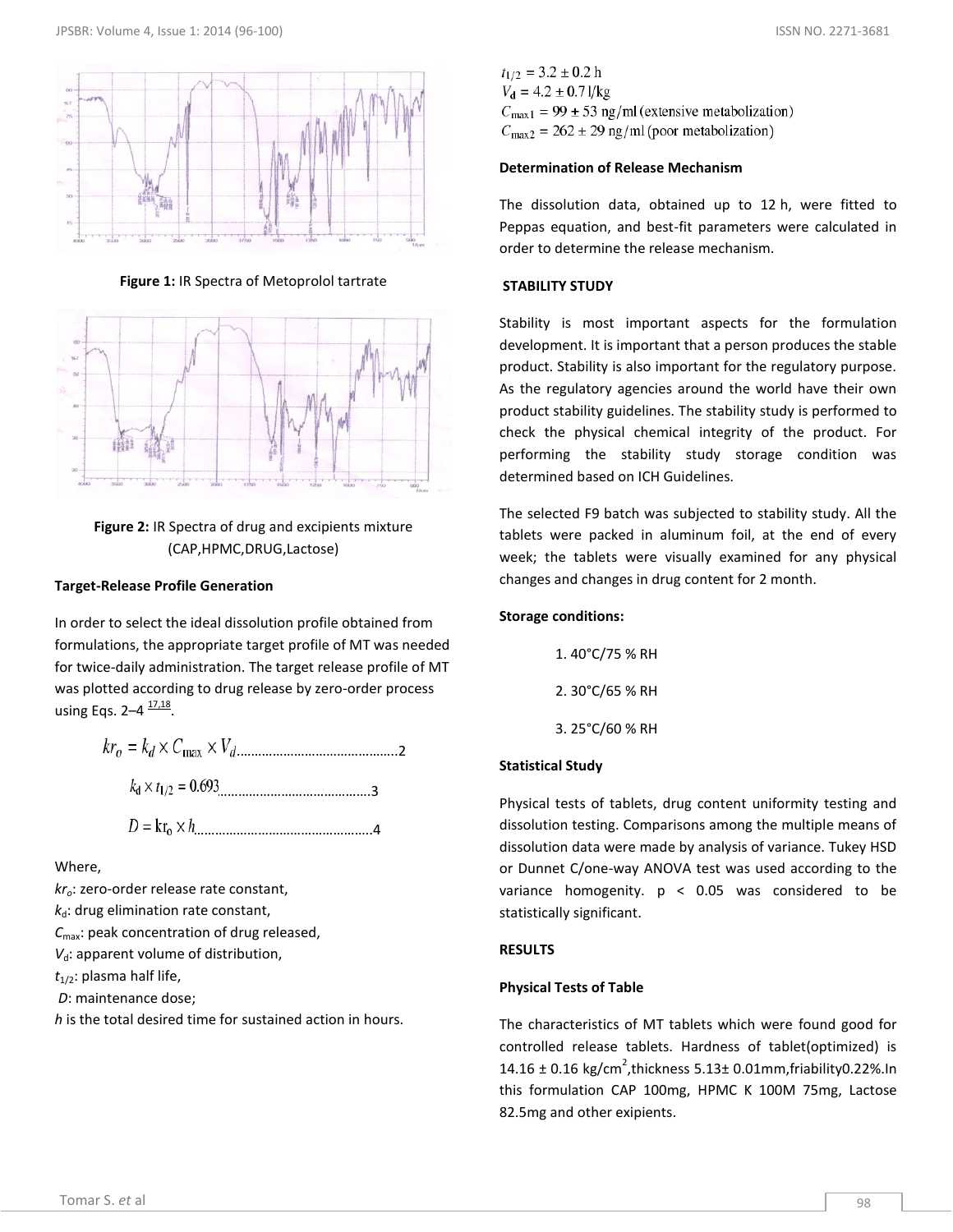## **Validation of UV-Spectroscopic Method**

Calculated regression variations of plotted standard curves were Y = 0.0245X + 0.0184 and Y = 0.0252X + 0.0459 in pH 0.1N hydrochloric acid buffer and pH 7.4 phosphate buffer, respectively. Y corresponds to the concentration (μg/ml) and X corresponds to the absorbance. The sensitivity of the standard calibration curve in both media is 5–40 μg/ml. The standard curves and equations of MT in both pH 0.1N hydrochloric acid buffer and pH 7.4 phosphate buffer.

Y=0.004x+0.007  $R^2 = 0.997$ 

# *In Vitro* **Drug Release Studies:**



**Figure 3** Dissolution Profile of Formulations F1-F6



**Figure 4:** Dissolution Profile of Formulations F7- F11

### **CONCLUSIONS**

CR matrix tablets of Metoprolol tartrate conforming to good quality were prepared using HPMC and CAP by the wet granulation method. Release rate of the drug from the matrix tablets was dependon CAP and proportion as well as viscosity of HPMC used. The effect ofcompression force on the drug release was more pronouncedat lower compression forces than at higher compression forces. Drug release was found to follow a non-Fickian or anomalous release mechanism. The designed CR matrix tablets of Metoprolol tartrate, which release 20%to 30%of drug in the first hour andextend the release up to 16 to20 hours, can overcome thedisadvantages associated with conventional tablet formulations of Metoprolol tartrate.

#### **ACKNOWLEDGEMENTS**

I am very thankful to for providing standards of Metoprolol tartrat, A-One Pharmacy College for providing the necessary facilities and Mr. Nishith Patel for valuable guidance & constant encouragement.

#### **REFERENCES**

- 1. Vyas SP, Khar RK. Controlled drug delivery: concepts and advances. In: Vyas SP, Khar RK, eds. Controlled Oral Administration. Delhi,
- 2. India: Vallabh Prakashan; 2002:155Y195.Tripathi K D, Essential of Medical Pharmacology; 6th Edn, New Delhi: Jaypee Brothers, 2010, pp. 612-621.
- 3. Ye Z, Rombout P, Remon JP, Vervaet C, Mouter G. Correlation between the permeability Metoprolol tartrate through plasticized isolated Ethylcellulose/Hydroxypropyl Methylcellulose films and drug release from reservoir pellets. Eur J Pharm Biopharm. 2007; 67: 485–490.
- 4. Krishnaiah YSR, Karthikayen RS, Satyanarayana V.A threelayer Guar Gum matrix tablet for oral controlled delivery of highly soluble Metoprololtartrate.Int J Pharm. 2002;241(2): 353–366.
- 5. Hong S, Oh SY. Dissolution kinetics and physical characterization of three-layered tablet with poly(ethylene oxide) core matrix capped by Carbopol. Int J Pharm. 2008; 356:121–129.
- 6. Gennaro AR. Remington's Pharmaceutical Sciences. 18. Eaton: Mack; 1990.
- 7. Eddington ND, Marroum P, Uppoor R, Hussain A. Development and internal validation of an *in vitro*–*in vivo* correlation for a hydrophilic Metoprolol tartrate extendedrelease tablet formulation. Pharm Res. 1998; 15:466–473.